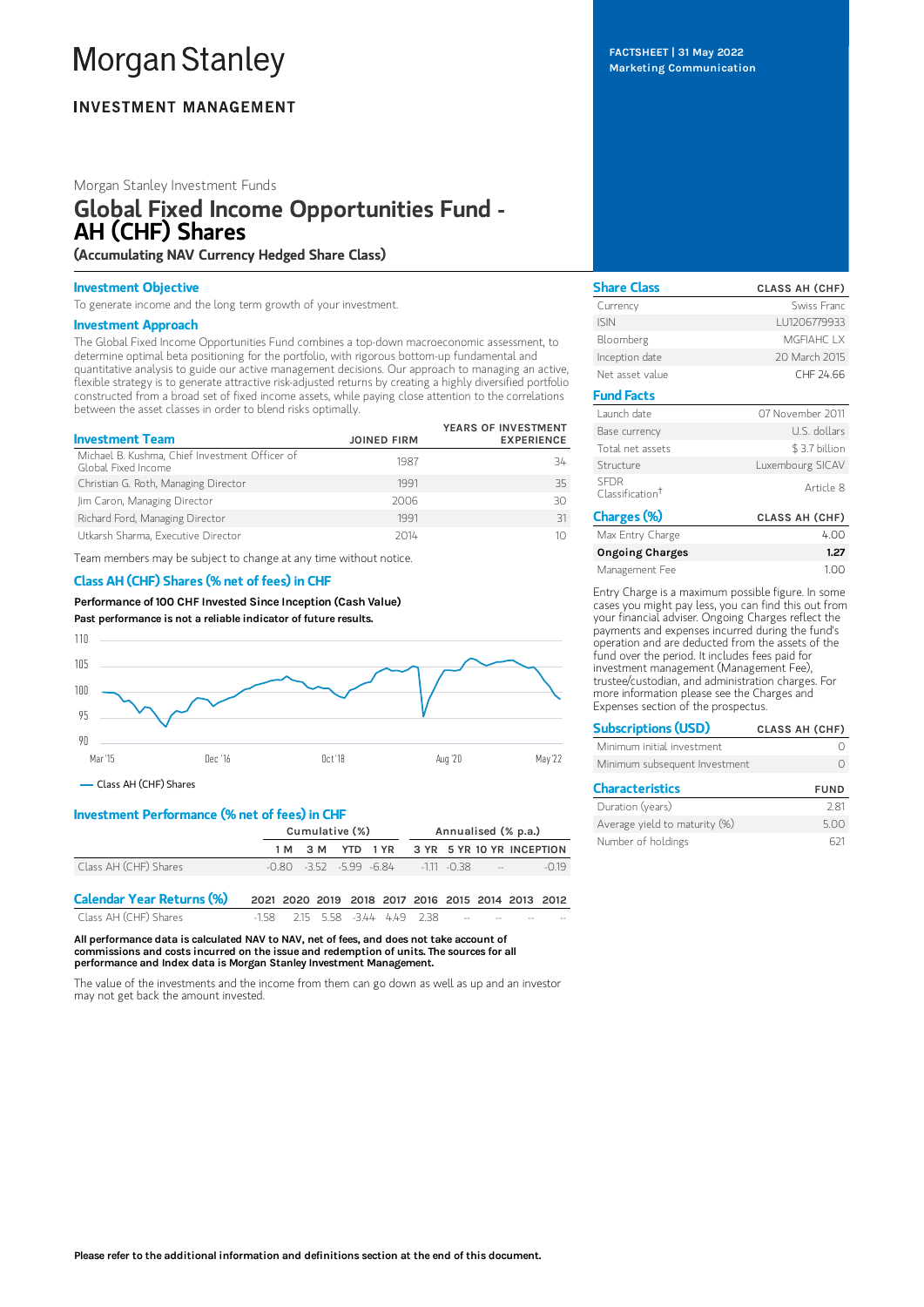| Top Countries (% of Total Net Assets) <sup>1</sup> | <b>FUND</b>    |       |
|----------------------------------------------------|----------------|-------|
|                                                    | U.S.           | 47.04 |
|                                                    | United Kingdom | 7.21  |
|                                                    | France         | 3.47  |
|                                                    | Spain          | 3.25  |
|                                                    | Netherlands    | 2.58  |
|                                                    | Italy          | 2.42  |
|                                                    | Germany        | 2.38  |
|                                                    | Australia      | 2.38  |
|                                                    | Ireland        | 2.06  |
|                                                    | Other          | 17.12 |
|                                                    | Cash           | 10.08 |

| Sector Allocation (% of Total Net Assets) <sup>1,2,3,4</sup> | <b>PORTFOLIO</b> |
|--------------------------------------------------------------|------------------|
| Credit                                                       | 43.46            |
| Investment Grade Corporates                                  | 26.01            |
| High Yield Corporates                                        | 14.21            |
| Convertibles                                                 | 2.73             |
| <b>FTFs</b>                                                  | 0.51             |
| Securitized                                                  | 37.00            |
| CLO                                                          | 0.07             |
| Agency RMBS                                                  | 1.93             |
| Non-Agency RMBS                                              | 16.77            |
| ABS                                                          | 11.11            |
| <b>CMBS</b>                                                  | 7.12             |
| Government                                                   | 8.16             |
| Treasuries                                                   | 2.99             |
| Sovereign                                                    | 2.20             |
| Government Related                                           | 2.97             |
| <b>Mutual Funds</b>                                          | 0.24             |
| Cash & Equivalents                                           | 11.16            |

| Currency Allocation (% of Total Net Assets) <sup>1</sup> | <b>FUND</b>           |         |
|----------------------------------------------------------|-----------------------|---------|
|                                                          | US Dollar             | 102.17  |
|                                                          | Furo                  | 1.30    |
|                                                          | Chinese Yuan Renminbi | 0.07    |
|                                                          | South Africa Rand     | 0.03    |
|                                                          | Singapore Dollar      | 0.01    |
|                                                          | Canadian Dollar       | $-0.01$ |
|                                                          | $-0.03$               |         |
|                                                          | British Pound         | $-1.02$ |
|                                                          | Other                 | $-2.52$ |

Please refer to the Prospectus for full risk disclosures, available at www.morganstanleyinvestmentfunds.com. All data as of 31.05.2022 and subject to change daily.



| <b>Top Holdings (% of Total Net Assets)</b>                         | <b>FUND</b> |
|---------------------------------------------------------------------|-------------|
| Umbs, 4.500000%, 2044-02-25                                         | 0.96        |
| Umbs, 4.000000%, 2044-11-25                                         | 0.95        |
| South Africa (Republic of), 9.000000%, 2040-01-31                   | 0.81        |
| Cascade Funding Mortgage Trust Cfmt_18-R, 4.000000%, 2068-10-<br>25 | 0.71        |
| Italy (Republic of), 0.650000%, 2027-10-28                          | 0.69        |
| Hyundai Capital America Inc, 1.800000%, 2028-01-10                  | 0.66        |
| South Africa (Republic of), 8.250000%, 2032-03-31                   | O 65        |
| Chmsr_18-Gt1, 3.755710%, 2023-05-25                                 | 0.62        |
| Australia Government, 1.250000%, 2032-05-21                         | 0.61        |
| Cash Collateral Citigroup Glbl M                                    | 0.59        |
| Total                                                               | 7.25        |

<sup>†</sup> This Fund is classified as an Article 8 product under the Sustainable Finance Disclosure Regulation. Article 8 products are those which promote environmental or social characteristics and which integrate sustainability into the investment process in a binding manner. Before making any decision to invest in the fund mentioned herein, please refer to all the characteristics and objectives of the Fund noted in the current Prospectus and KIID at morganstanleyinvestmentfunds.com.

<sup>1</sup>May not sum to 100% due to rounding.

<sup>2</sup> 'Securitized' includes agency and non-agency RMBS and CMBS.

<sup>3</sup> Credit Default Swap - In addition to the market values noted for Investment Grade Credit, High Yield Credit and CMBS, there may be additional notional long or short exposure to credit default swaps in these markets. <sup>4</sup> For additional information regarding sector classification/definitions please

visit www.msci.com/gics and the glossary at www.morganstanley.com/im. <sup>5</sup> Quality distribution data for securities is sourced from Fitch, Moody's and S&P. Where the credit ratings for individual securities differ between the three ratings agencies, the 'highest' rating is applied. The rating of credit default swaps is based on the 'highest' rating of the underlying reference bond. 'Cash' includes investments in short term instruments, including investments in Morgan Stanley liquidity funds.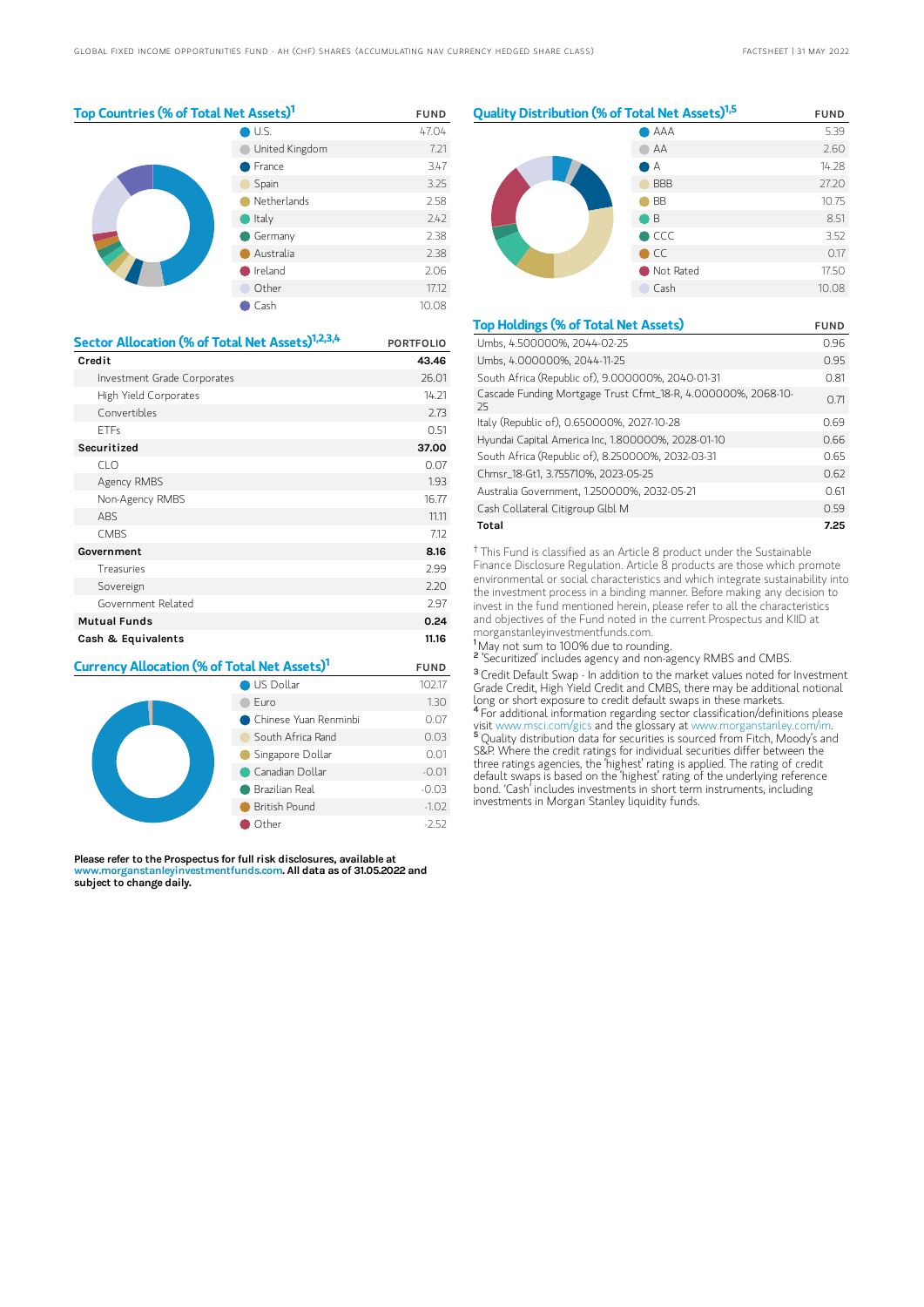#### Share Class AH (CHF) Risk and Reward Profile

| Lower Risk |  |  | <b>Higher Risk</b> |
|------------|--|--|--------------------|
|            |  |  |                    |

Potentially Lower Rewards Potentially Higher Rewards

The risk and reward category shown is based on historic data.

- Historic figures are only a guide and may not be a reliable indicator of what may happen in the future.
- As such this category may change in the future.
- The higher the category, the greater the potential reward, but also the greater the risk of losing the investment. Category 1 does not indicate a risk free investment.
- The fund is in this category because it invests in fixed income securities and the fund's simulated and/or realised return has experienced medium rises and falls historically.
- The fund may be impacted by movements in the exchange rates between the fund's currency and the currencies of the fund's investments.

This rating does not take into account other risk factors which should be considered before investing, these include:

- The value of bonds are likely to decrease if interest rates rise and vice versa.
- The value of financial derivative instruments are highly sensitive and may result in losses in excess of the amount invested by the Sub-Fund.
- Issuers may not be able to repay their debts, if this happens the value of your investment will decrease. This risk is higher where the fund invests in a bond with a lower credit rating.
- The fund relies on other parties to fulfill certain services, investments or transactions. If these parties become insolvent, it may expose the fund to financial loss.
- Sustainability factors can pose risks to investments, for example: impact asset values, increased operational costs.
- There may be an insufficient number of buyers or sellers which may affect the funds ability to buy or sell securities.
- Investment in Fixed Income Securities via the China Interbank Bond Market may also entail additional risks, such as counterparty and liquidity risk.
- There are increased risks of investing in emerging markets as political, legal and operational systems may be less developed than in developed markets.
- In order to achieve the currency hedging, this share class relies on other parties to fulfil certain contractual obligations, as these parties may fail to do so there is a higher risk to your investment.
- Past performance is not a reliable indicator of future results. Returns may increase or decrease as a result of currency fluctuations. The value of investments and the income from them can go down as well as up and investors may lose all or a substantial portion of his or her investment.
- The value of the investments and the income from them will vary and there can be no assurance that the Fund will achieve its investment objectives.
- Investments may be in a variety of currencies and therefore changes in rates of exchange between currencies may cause the value of investments to decrease or increase. Furthermore, the value of investments may be adversely affected by fluctuations in exchange rates between the investor's reference currency and the base currency of the investments.

This is a marketing communication. Applications for shares in the Fund should not be made without first consulting the current Prospectus and the Key Investor Information Document ("KIID"), which are available in English and in the official language of your local jurisdiction at

[morganstanleyinvestmentfunds.com](https://www.morganstanley.com/im/msinvf/index.html) or free of charge from the Registered Office of Morgan Stanley Investment Funds, European Bank and Business Centre, 6B route de Trèves, L-2633 Senningerberg, R.C.S. Luxemburg B 29 192. A summary of investor rights is available in English at the same website.

If the management company of the relevant Fund decides to terminate its arrangement for marketing that Fund in any EEA country where it is registered for sale, it will do so in accordance with the relevant UCITS rules.

#### **DEFINITIONS**

Average yield to maturity measures the annual return on interest-bearing securities. In this it is assumed that they will be held to maturity. This metric includes both the coupon payments received during the term of the security and the repayment of the capital on maturity. **Bloomberg** stands for 'Bloomberg Global Identifier (BBGID)'. This is a unique 12 digit alphanumerical code designed to enable the identification of securities, such as the Morgan Stanley Investment Funds sub-funds at share class level, on a Bloomberg Terminal. The Bloomberg Terminal, a system provided by Bloomberg L.P., enables analysts to access and analyse real-time financial market data. Each Bloomberg code starts with the same BBG prefix, followed by nine further characters that we list here in this guide for each share class of each fund. Cash & Equivalents are defined as the value of assets that can be converted into cash immediately. These include commercial paper, open FX transactions, Treasury bills and other short-term instruments. Such instruments are considered cash equivalents because they are deemed liquid and not subject to significant risk of changes in values. Duration is a measure of the sensitivity of the price (the value of principal) of a fixed-income investment to a change in interest

### Additional A Share Classes

|            | <b>CURRENCY</b> | <b>LAUNCH</b> | <b>ISIN</b>   | <b>BLOOMBERG</b>  |
|------------|-----------------|---------------|---------------|-------------------|
| А          | <b>USD</b>      | 07.11.2011    | LU0694238766  | MSGEINA I X       |
| A (EUR)    | <b>FUR</b>      | 30.04.2021    | LU2295320142  | <b>MOFIOAE LX</b> |
| AH (AUD)   | AUD             | 26.08.2020    | LU2219420275  | <b>MOFIOAAIX</b>  |
| AH (EUR)   | <b>FUR</b>      | 02.04.2012    | I U0712123511 | <b>MSGFIAH IX</b> |
| AHR (EUR)  | <b>FUR</b>      | 05.03.2014    | 111033666402  | MSGFAHR IX        |
| AHX (EUR)  | <b>FUR</b>      | 07.11.2011    | LU0699139464  | MSGFAHX IX        |
| AR         | <b>USD</b>      | 11.10.2017    | LU1697575931  | MSGFIAR I X       |
| <b>ARM</b> | <b>USD</b>      | 03.07.2014    | LU1077972468  | MSGFARM IX        |
| AX         | <b>USD</b>      | 07.11.2011    | LU0694238840  | <b>MSGFIAX IX</b> |
| AX (EUR)   | <b>FUR</b>      | 30.04.2021    | I U2337806850 | <b>MOFIOALLX</b>  |

rates. Duration is expressed as a number of years. Rising interest rates mean falling bond prices, while declining interest rates mean rising bond prices. ISIN is the international securities identification number (ISIN), a 12 digit code consisting of numbers and letters that distinctly identifies securities. NAV is the Net Asset Value per share of the Fund (NAV), which represents the value of the assets of a fund less its liabilities. Number of holdings provided are a typical range, not a maximum number. The portfolio may exceed this from time to time due to market conditions and outstanding trades.

#### **DISTRIBUTION**

This communication is only intended for and will only be distributed to persons resident in jurisdictions where such distribution or availability would not be contrary to local laws or regulations. In particular, the Shares are not for distribution to US persons.

Ireland: MSIM Fund Management (Ireland) Limited. Registered Office: The Observatory, 7-11 Sir John Rogerson's Quay, Dublin 2, DO2 VC42, Ireland. Registered in Ireland as a private company limited by shares under company number 616661. MSIM Fund Management (Ireland) Limited is regulated by the Central Bank of Ireland. United Kingdom: Morgan Stanley Investment Management Limited is authorised and regulated by the Financial Conduct Authority. Registered in England. Registered No. 1981121. Registered Office: 25 Cabot Square, Canary Wharf, London E14 4QA, authorised and regulated by the Financial Conduct Authority. Dubai: Morgan Stanley Investment Management Limited (Representative Office, Unit Precinct 3-7th Floor-Unit 701 and 702, Level 7, Gate Precinct Building 3, Dubai International Financial Centre, Dubai, 506501, United Arab Emirates. Telephone: +97 (0)14 709 7158). Italy: MSIM Fund Management (Ireland)Limited, Milan Branch (Sede Secondaria di Milano) is a branch of MSIM Fund Management (Ireland) Limited, a company registered in Ireland, regulated by the Central Bank of Ireland and whose registered office is at The Observatory, 7-11 Sir John Rogerson's Quay, Dublin 2, D02 VC42,